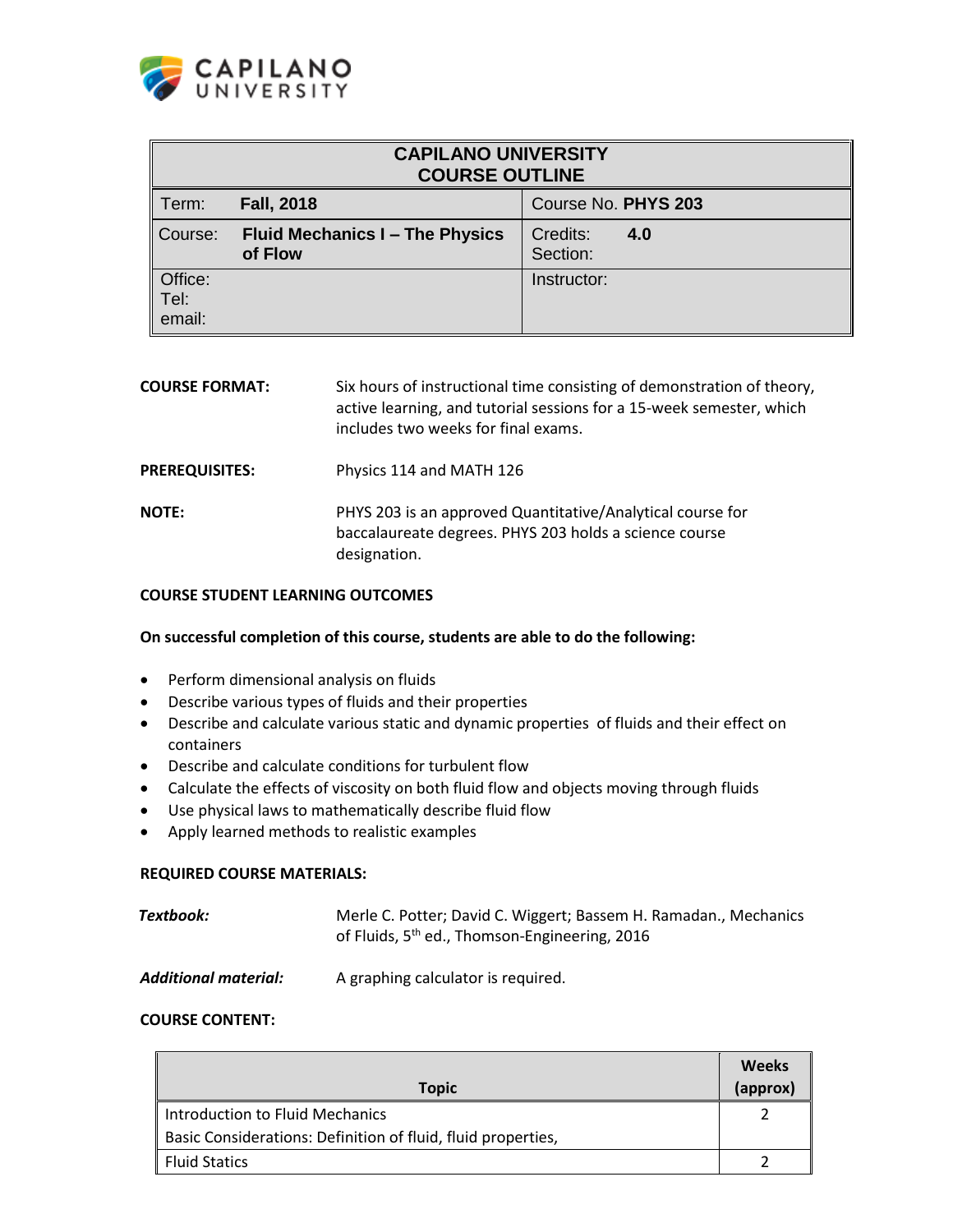| Hydrostatic pressure and equilibrium, buoyant forces, Pascal's Law                                                                |   |  |  |
|-----------------------------------------------------------------------------------------------------------------------------------|---|--|--|
| Fluids in Motion – incompressible vs. compressible flow, laminar flow, velocity<br>profiles, the onset of turbulence,             |   |  |  |
| The Fundamental Laws of fluid motion, mass-Continuity Equation, Energy and<br>momentum in fluids, integral and differential forms | 3 |  |  |
| Flow in channels -classification of flows, effect of channel geometry,<br>application of momentum concepts                        |   |  |  |
| Piping Systems - frictional losses in piping systems, parallel vs. Series<br>configurations, generalized network equations        |   |  |  |
| Dimensional Analysis and Similitude - use of normalization to relate<br>observation to predictions                                |   |  |  |
| <b>Final Exam Period</b>                                                                                                          |   |  |  |

# **EVALUATION PROFILE:**

Final grades for the course will be computed based on the following schedule:

| Term Tests (2)                 | 30%  |
|--------------------------------|------|
| Project                        | 10%  |
| <b>Quiz/Homework Questions</b> | 15%  |
| <b>Final Examination</b>       | 35%  |
| <b>Performance Evaluation</b>  | 10%  |
| <b>TOTAL</b>                   | 100% |

### **PERFORMANCE EVALUATION:**

In the absence of exceptional circumstances, which are determined at the instructor's discretion, the performance evaluation component of the final grade will be prorated to the rest of the grade. For example, a 10% performance evaluation component would be determined by dividing the remaining mark out of 90 by 9. The most common circumstance justifying an increased performance evaluation mark is a student's improved performance in the final examination relative to the midterm exam(s), which the instructor feels justifies an elevated letter grade.

### **SUPPLEMENTAL 4 TH HOUR ACTIVITY:**

Supplemental activity might be a scheduled tutorial, an on-line activity, a group meeting, or some other activity as indicated by your instructor.

**GRADING PROFILE:** Letter grades will be assigned according to the following guidelines:

| $\vert$ A+ 90 - 100% $\vert$ B+ 77 - 79% $\vert$ C+ 67 - 69% |                                         |  | $\vert$ D 50 - 59% |
|--------------------------------------------------------------|-----------------------------------------|--|--------------------|
| $A$ 85-89% B 73-76% C 63-66%                                 |                                         |  | $F = 0 - 49\%$     |
| A-80-84%                                                     | $\vert$ B- 70 - 72% $\vert$ C- 60 - 62% |  |                    |

Students should refer to the University Calendar for the effect of the above grades on grade point average.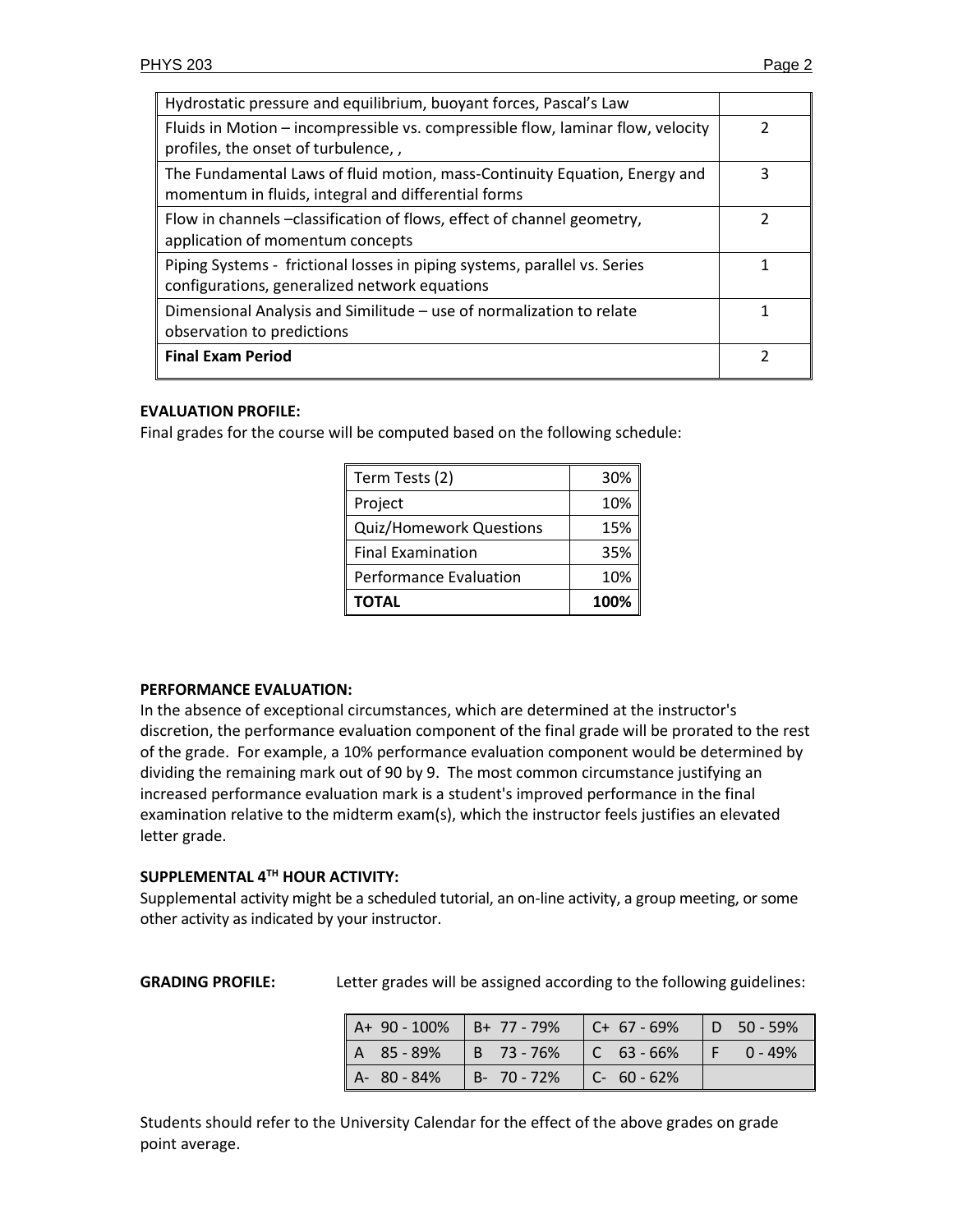### **OPERATIONAL DETAILS:**

### *University Policies:*

Capilano University has policies on Academic Appeals (including appeal of final grade), Student Conduct, Cheating and Plagiarism, Academic Probation and other education issues. These and other policies are available on the University website.

# *Attendance:*

The student is responsible for all information given in the lectures and laboratories, including times of examinations and assignment deadlines.

# *Missed Exams:*

Normally, a score of zero will be given for a missed exam, test, quiz, lab, etc. In some exceptional situations, the student will be permitted to write a make-up test, defer the lab to a later date or to replace the score by other marks.

The situations in which a score of zero may be avoided are those for which the student meets **all** of the following conditions:

- 1. Circumstances are beyond the control of the student which resulted in the exam, test, quiz, lab, etc. to be missed. Such circumstances include serious illness or injury, or death of close family member. They do **NOT** include forgetting about the test, lack of preparation for the test, work-related or social obligations.
- 2. The student has notified the instructor (or the School of STEM office staff, if the instructor is not available) about the missed exam, test, quiz, lab, etc. Such notification **MUST** occur in advance, if possible, or at the latest, on the day of the exam, test, quiz, lab, etc.
- 3. Proof of the circumstances must be provided. Proof of illness or injury requires a note from a doctor, who may also be consulted.
- 4. The student has been fully participating in the course up until the circumstances that prevented the writing of the exam, test, quiz, lab, etc. **Fully participating means attending almost all classes and turning in almost all assignments in the course**.

The options offered to the student who meets the four conditions are decided by the instructor. They will not necessarily meet the convenience of the student.

# *Final Exam Period:*

Students should note that the final exam period is from **[date] to [date]** *(includes Saturday, [date]),* and that they can expect to write exams at any time during this period. Individual exam times will not normally be rescheduled because of holidays, work, or other commitments. While efforts are made to spread exams throughout the exam period, an individual's particular course combination may result in exams being scheduled close together, or spread widely through the entire exam period.

# *Cheating/Plagiarism:*

Students caught cheating on a test will normally receive a grade of "F" on the course and may be expelled from the University. Plagiarism (including the copying of any part of assignments, laboratory reports, and essays) is a serious offence and is a form of cheating.

# *Incomplete Grades:*

Incomplete grades ("I") are given only when special arrangements have been agreed upon with the instructor prior to the end of the semester. Since "I" grades are granted only in exceptional